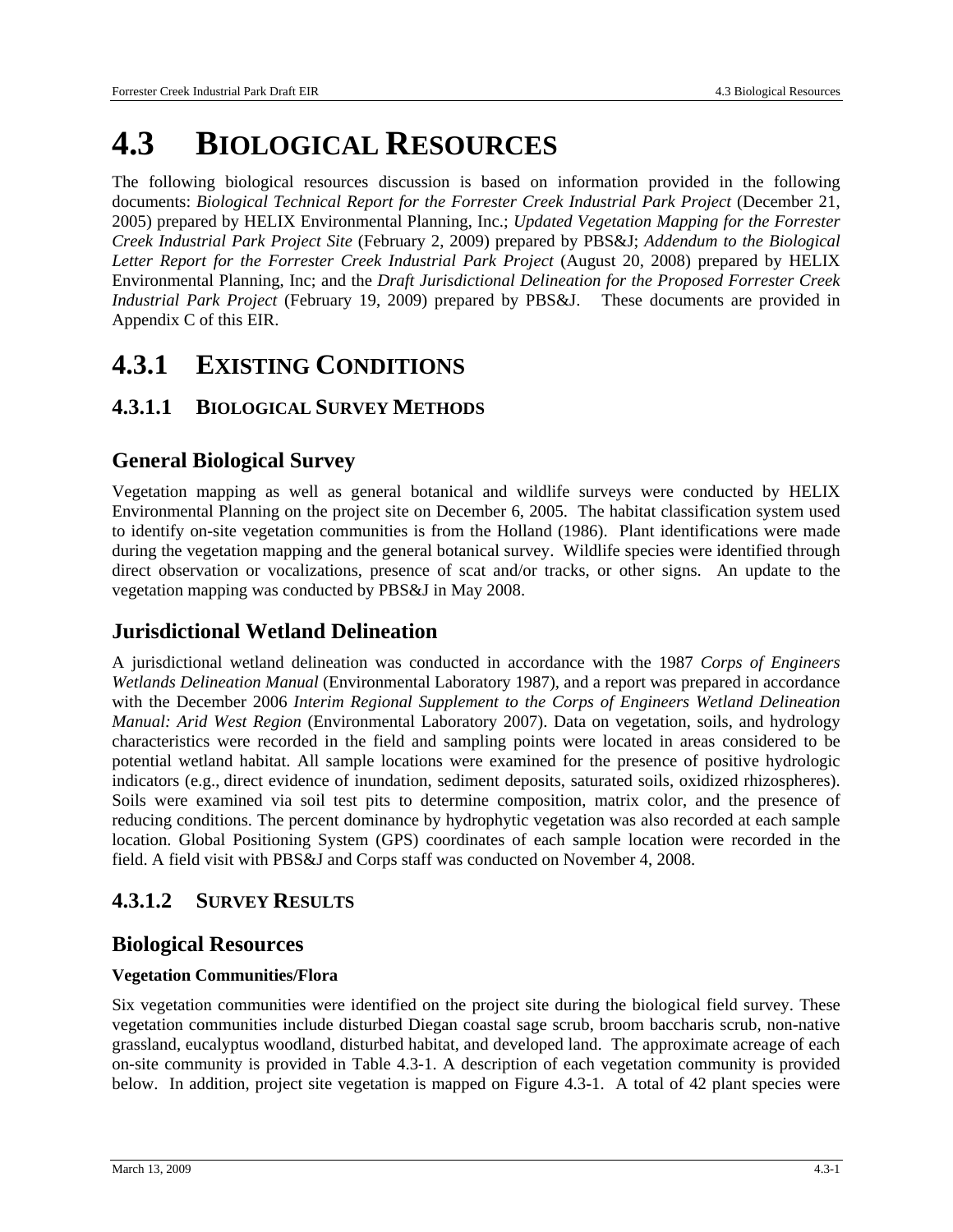

SOURCE: City of El Cajon, 2008; Landiscor, 2003

## **VEGETATION COMMUNITIES WITHIN THE PROJECT SITE FIGURE 4.3-1**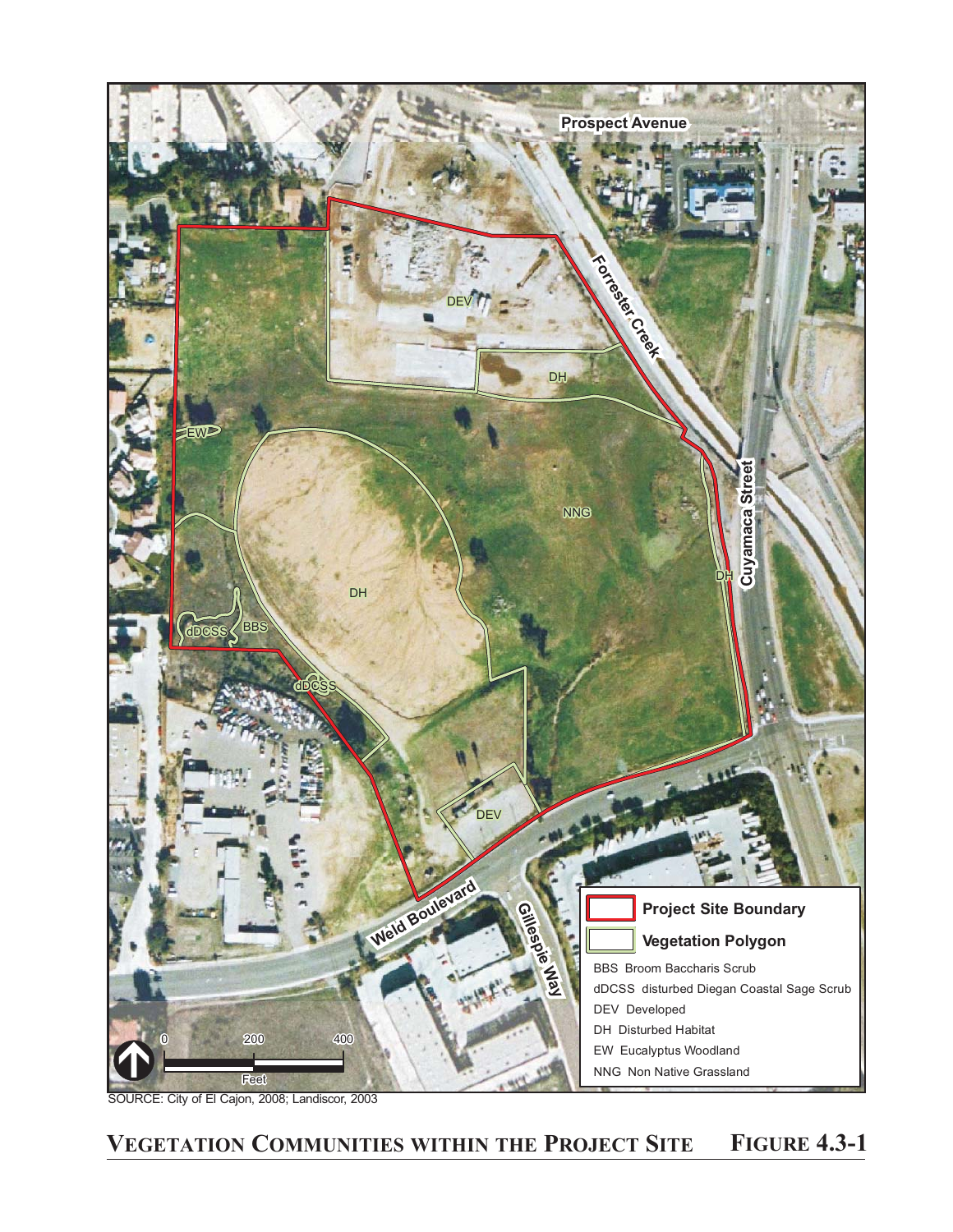observed during vegetation mapping and the general botanical survey. A list of plants observed during the site visit is included in the Biological Technical Report (Helix 2005), Appendix C.

**Diegan Coastal Sage Scrub – Disturbed.** Diegan coastal sage scrub is comprised of low, soft-woody subshrubs to about 3 feet high, many of which are drought-deciduous. The dominant shrubs within the project site include California sagebrush (*Artemisia californica*) and California buckwheat (*Eriogonum fasciculatum* var. *fasciculatum*). Disturbed Diegan coastal sage scrub contains many of the same shrub species as undisturbed Diegan coastal sage scrub but is sparser and has a higher proportion of non-native annual species. On-site disturbed Diegan coastal sage scrub occurs in two patches in the western central portion of the site totaling 0.3 acres (Figure 4.3-1).

| Vegetation Community <sup>(1)</sup> | Acreage <sup>(2)</sup> |
|-------------------------------------|------------------------|
| Disturbed Diegan coastal sage scrub | 0.3                    |
| Non-native grassland                | 15.6                   |
| Broom baccharis scrub               | 1.4                    |
| Eucalyptus woodland                 | < 0.1                  |
| Disturbed habitat                   | 9.2                    |
| Developed land                      | 5.0                    |
| TOTAL                               | 31.5                   |

**Table 4.3-1. Quantitative Summary of the Vegetation Communities Present On Site** 

(1) Vegetation Community names in *italics* are considered sensitive.

(2) Totals reflect rounding

Source: HELIX Environmental Planning, Inc., 2005 and PBS&J, 2009

**Broom Baccharis Scrub.** Areas designated as broom baccharis scrub are dominated by broom baccharis (*Baccharis sarothroides*) with an understory of weedy, ruderal species. This species is common on sandy or silty slopes and flats. On site, 1.4 acres of broom baccharis scrub occurs in the west central portion of the site (Figure 4.3-1).

**Non-native Grassland.** Non-native grassland is a dense to sparse cover of annual grasses, often associated with numerous species of showy-flowered native annual forbs. This association occurs on gradual slopes with deep, fine-textured, usually clay soils. On-site non-native grassland consists of black mustard (*Brassica nigra*) ripgut grass (*Bromus diandrus*), soft chess (*Bromus hordeaceus*), rabbitfoot (*Polypogon monspeliensis*), Bermuda grass (*Cynodon dactylon*), rattail fescue (*Vulpia myuros* var. *hirsuta*) and red brome (*Bromus madritensis* ssp. *rubens*). On-site non-native grassland occurs throughout the project site and totals 15.6 acres (Figure 4.3-1).

**Eucalyptus Woodland.** Eucalyptus woodland is dominated by eucalyptus (*Eucalyptus* sp.), an introduced species that produces a large amount of leaf and bark litter. One small patch of eucalyptus woodland, less than 0.1 acres in size, occurs in the western portion of the site (Figure 4.3-1).

**Disturbed Habitat.** Disturbed habitat on site includes land cleared of vegetation (e.g., dirt roads) or contains a preponderance of non-native plant species such as ornamentals or ruderal exotic species that take advantage of disturbance (e.g., previously cleared or abandoned landscaping). On-site disturbed habitat consists of the driving range and cleared dirt areas and totals 9.2 acres (Figure 4.3-1).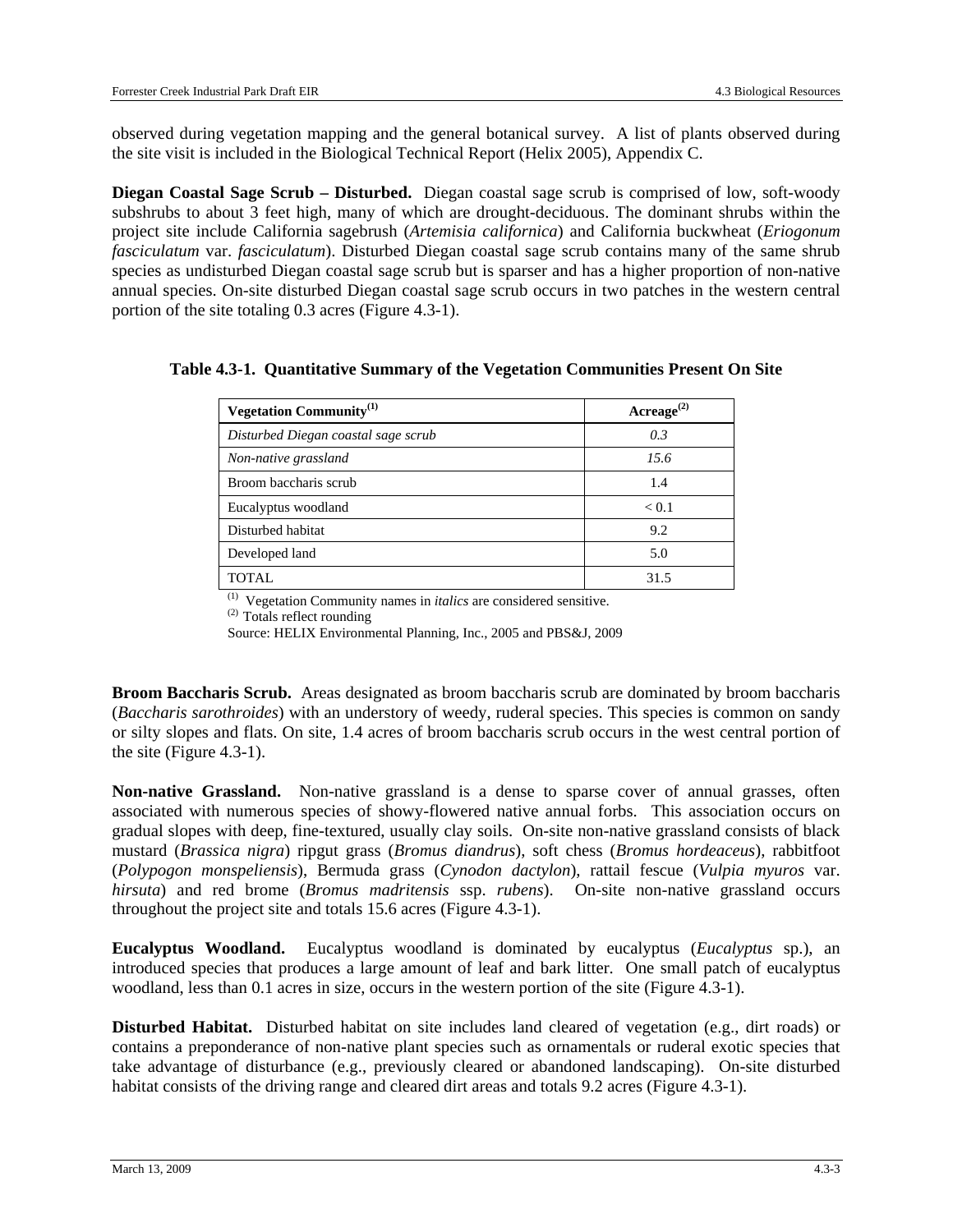**Developed Land.** Developed land is where permanent structures and/or pavement have been placed that prevents the growth of vegetation or where landscaping is clearly tended and maintained. On-site developed land consists of the former driving range building and parking lot in the southern portion of the site and the former concrete storage area in the northern portion of the site. Developed land totals 5.0 acres on site (Figure 4.3-1).

#### **Zoological Resources/Fauna**

Locally common species of reptile, bird, and mammal species were identified on the project site during the biological surveys. A total of 12 animal species were observed during vegetation mapping and the general wildlife survey. All of the animal species were identified by direct observation or vocalizations, the presence of scat and/or tracks, or other signs.

Invertebrate species observed on site included harvester ants (*Pogonomyrmex rugosus*), Acmon blue butterfly (*Icaricia acmon*), and common white butterfly (*Pontia protodice*).

Vertebrate species observed on site included reptile, bird, and mammal species. The side-blotched lizard (*Uta stanisburiana*) was observed on site. Bird species observed on site include: red-tailed hawk (*Buteo jamaicensis*), mourning dove (*Zenaida macroura*), killdeer (*Charadrius vociferous*), black phoebe (*Sayornis nigricans*), and western meadowlark (*Sturnella neglecta*). Mammal species detected on site include desert cottontail (*Sylvilagus audubonii*), California ground squirrel (*Spermophilus beecheyi nudipes*), and Botta's pocket gopher (*Thomomys bottae*).

### **Sensitive Biological Resources**

Sensitive biological resources may be uniquely defined by local jurisdictions. However, the City of El Cajon does not individually define sensitive resources; therefore, sensitive resources have been defined in accordance with recognized standards and state and federal regulations and the standards of the MSCP. According to the CEQA Guidelines (Section 15206), sensitive wildlife habitats include but are not limited to riparian lands, wetlands, bays, estuaries, and marshes and habitats of rare or endangered species. For the purposes of this EIR, sensitive resources are those defined as (1) habitat areas or vegetation communities that are unique, are of relatively limited distribution, or are of particular value to wildlife; and (2) species that have been given special recognition by federal, state, or local government agencies and organizations due to limited, declining, or threatened populations.

#### **Sensitive Vegetation Communities**

Two sensitive vegetation communities exist on site: disturbed Diegan coastal sage scrub and non-native grassland. In addition, one non-wetland waters of the U.S. (OWUS) was identified on site; this feature is under the jurisdiction of the U.S. Army Corps of Engineers (ACOE). Four of the seven drainages within the project site are under the jurisdiction of the California Department of Fish and Game (CDFG). Waters of the U.S are regulated by the ACOE under the Clean Water Act. The CDFG has jurisdiction over rivers, steams, and lakes under the Lake and Streambed Alteration Program.

#### **Sensitive Plants**

No sensitive plant species were observed on site during the general biological survey conducted on December 6, 2005. A list of sensitive plant species with potential to occur on site, based on the site's location and presence of vegetation communities and soils, is included in Appendix C of this EIR.

A focused survey for San Diego ambrosia (*Ambrosia pumila*) was conducted in July 2008. A total of three sensitive plant species were observed on site: San Diego ambrosia (*Ambrosia pumila*), smooth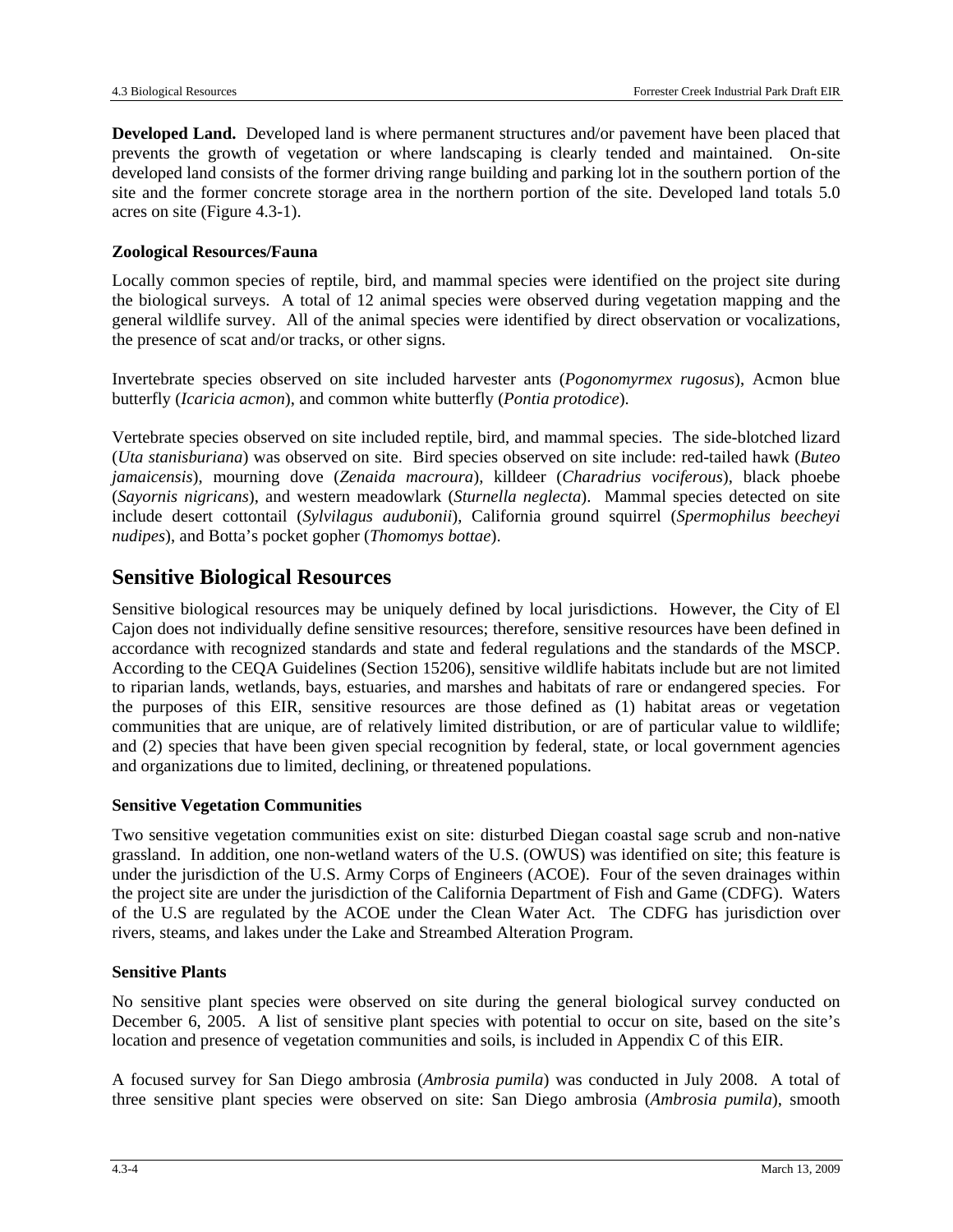tarplant (*Centromadia pungens* ssp. *laevis*), and graceful tarplant (*Holocarpha virgata* ssp. *elongata*). These species are discussed below.

#### **San Diego ambrosia (***Ambrosia pumila***)**

Listing: FE/--; CNPS List 1B.1

Distribution: Coastal San Diego and western Riverside Counties; Baja California, Mexico. Known in California from fewer than 20 occurrences.

Habitat: Found in a variety of habitats, including sage scrub, grasslands, wetlands, disturbed habitat, and sloped areas. Reiser (2001) states that preferred habitats are in creek beds, seasonally dry drainages, and floodplains, and the Federal Registry announcement for this species states that it is found in grasslands and valley bottoms. It is likely a function of soil and moisture rather than a specific habitat that determine the species' territory.

Status on site: Approximately 250 stems (species grows via rhizomes therefore actual number of plants is indeterminate) were observed in the central portion of the site.

#### **Smooth tarplant (***Centromadia pungens ssp. laevis***)**

Listing: --/--; CNPS List 1B.1; CA Endemic

Distribution: San Diego, Orange, Riverside, Los Angeles, Kern, and San Bernardino counties below approximately 1,500 feet in elevation

Habitat: Valley and foothill grasslands, particularly near alkaline locales

Status on site: Four individuals were observed at the southeast end of the site.

#### **Graceful tarplant (***Holocarpha virgata ssp. elongate***)**

Listing: --/--; CNPS List 4.2; CA Endemic

Distribution: San Diego, Orange, and Riverside counties

Habitat: Coastal mesas and foothills with grassland habitats

Status on site: Approximately 950 individuals in 2 patches in the central and eastern portions of the site.

Subsequent site visits on October 16 and November 4, 2008 indicated that the area containing the San Diego ambrosia had been cleared by the County Department of Public Works as a part of routine fire fuel management activities on the airport property. No stems of San Diego ambrosia was observed on either of the two subsequent site visits.

#### **Sensitive Wildlife**

No sensitive wildlife species were observed on site during the general biological survey. However, some species of raptors, including the red-tailed hawk, were observed. A list of sensitive animal species with potential to occur on site, based on the site's location and presence of vegetation communities, is included in Appendix C of this EIR.

## **4.3.2 REGULATORY STANDARDS**

Biological resources within the project study area are subject to regulatory administration by the federal government and the State of California. The federal government administers non-marine plant and wildlife-related issues through the U.S. Fish and Wildlife Service (USFWS), while waters of the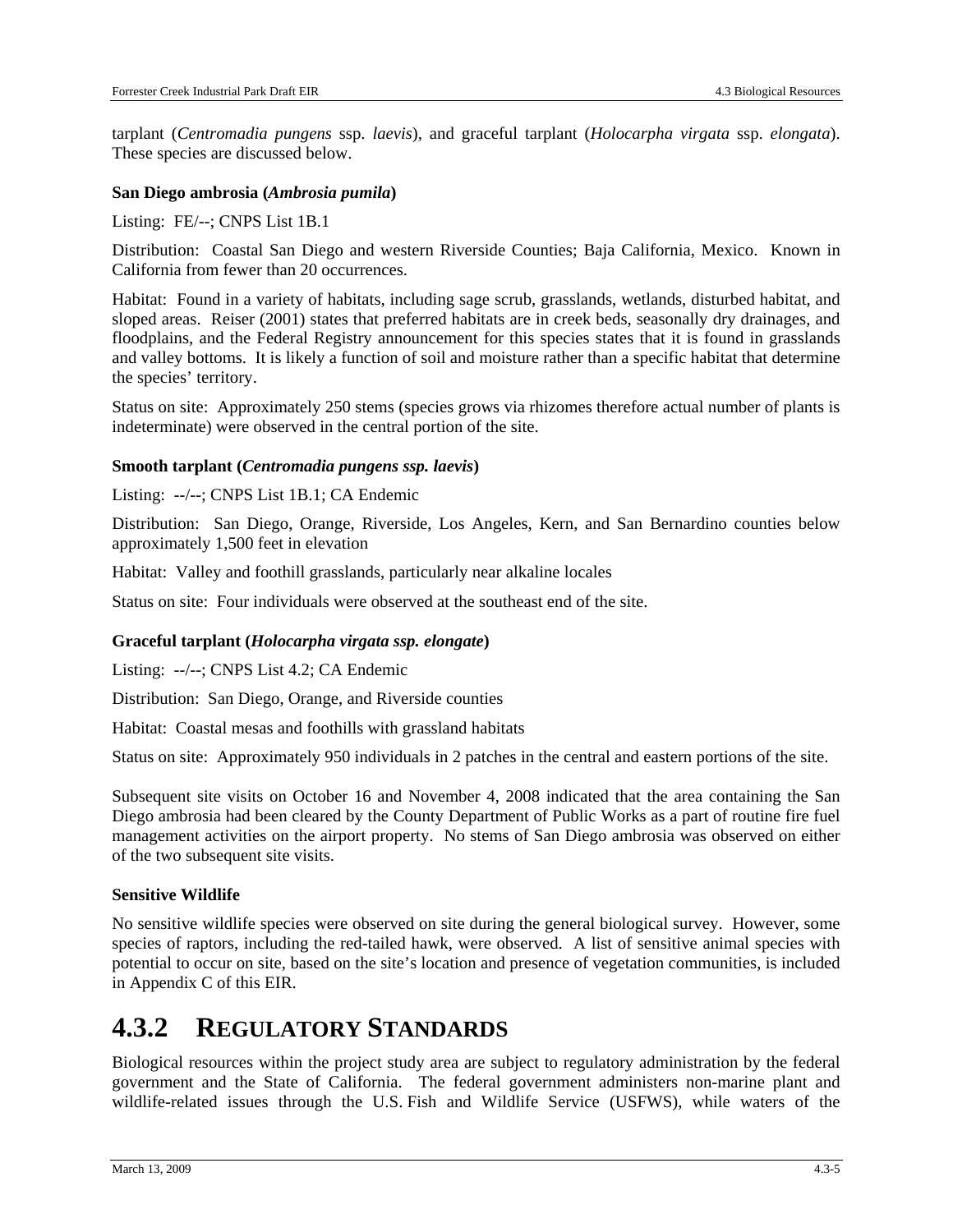U.S. issues are administered through the ACOE and the California Regional Water Quality Control Board (RWQCB). California law relating to wildlife issues is administered by the CDFG, while CDFG and the RWQCB both administer laws relating to waters of the State.

## **4.3.2.1 FEDERAL**

## **Endangered Species Act**

The federal Endangered Species Act (ESA), administered by the USFWS, provides the legal framework for the listing and protection of species (and their habitats), which are identified as being endangered or threatened with extinction. Actions that jeopardize endangered or threatened species and the habitats upon which they rely are considered a 'take' under the ESA. Section 9(a) of the ESA defines take as, "to harass, harm, pursue, hunt, shoot, wound, kill, trap, capture, or collect, or attempt to engage in any such conduct." 'Harm' and 'harass' are further defined in federal regulations and case law to include actions that adversely impair or disrupt a listed species' behavioral patterns.

Section (4)(d) of the federal ESA regulates actions that could jeopardize coastal California gnatcatchers. A special rule under Section 4(d) was finalized which authorizes "take" of coastal California gnatcatchers within approved Natural Communities Conservation Planning (NCCP) areas, which is administered by the State.

Sections 10(a) and 7 of the federal ESA regulate actions that could jeopardize endangered or threatened species. Section 10(a) allows issuance of permits for 'incidental' take of endangered or threatened species. The term 'incidental' applies if the taking of a listed species is incidental to, and not the purpose of, an otherwise lawful activity. A habitat conservation plan, demonstrating how the taking will be minimized and what steps taken would ensure the species' survival, must be submitted for issuance of Section 10(a) permit.

Section 7 describes a process of federal interagency consultation for use when federal actions may adversely affect listed species. A biological assessment is required for any major construction activity if it may affect listed species. In this case, take can be authorized via a letter of biological opinion, issued by the USFWS for non-marine listed species issues.

## **Clean Water Act**

Under Section 404 of the Clean Water Act, ACOE regulates the disposal of dredged and fill materials into "waters of the U.S." Waters of the U.S. include intrastate lakes, rivers, streams (including intermittent streams), mudflats, sandflats, wetlands, sloughs, prairie potholes, wet meadows, playa lakes, or natural ponds, and wetlands adjacent to any water of the U.S. (CFR 33 Part 328). In areas subject to tidal influence, Section 404 jurisdiction extends to the high tide line. Certain waters of the U.S. are considered "special aquatic sites" because they are generally recognized as having particular ecological value. Such sites include sanctuaries and refuges, mudflats, wetlands, vegetated shallows, coral reefs, and riffle and pool complexes. Special aquatic sites are defined by the U.S. EPA and may be afforded additional consideration in the permit process for a project. The ACOE also regulates navigable waters under Section 10 of the Rivers and Harbors Act. These are defined as "…those waters of the United States that are subject to the ebb and flow of the tide shoreward to the mean high water mark and/or are presently used, or have been used in the past, or may be susceptible to use to transport interstate or foreign commerce" (33 CFR Part 322.2).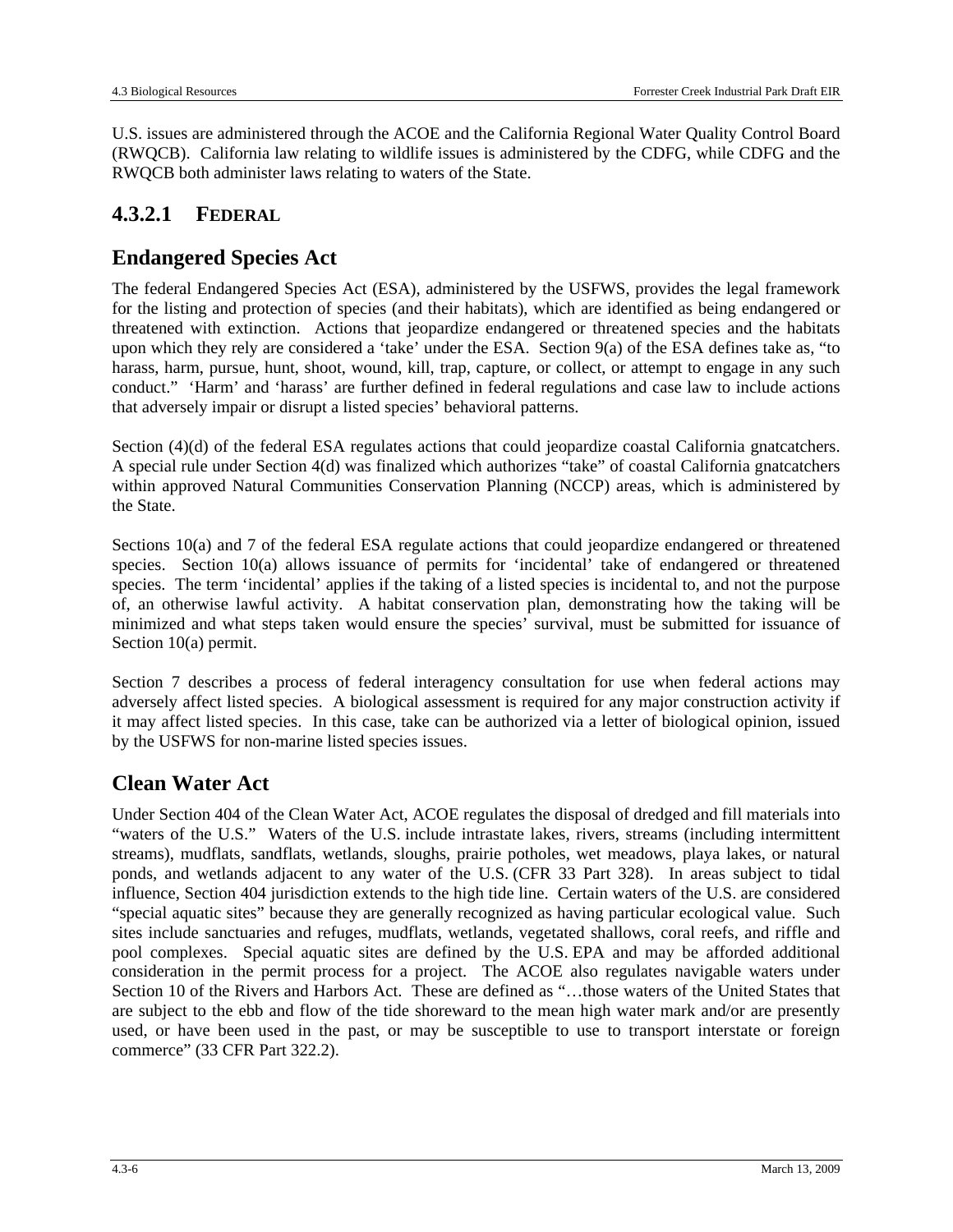A permit from the ACOE must be obtained for any dredge or fill activities within jurisdictional waters of the U.S. During the permit review process the ACOE determines the type of permit appropriate for the proposed project. There are two types of permits issued by the ACOE:

- General Permits issued on a state, regional and nationwide basis, which cover a variety of activities including minimal individual and cumulative adverse affects. These permits fit into specific categories established by the ACOE.
- Individual Permits issued for a case-specific activity.

In addition to the Section 404 permit, Section 401 of the Clean Water Act requires that a 404 permit applicant obtain a certificate from the appropriate state agency stating that the fill is consistent with the state's water quality standards and criteria. In California, the authority to grant certification or waive the requirement for permits under Section 401 is delegated by the State Water Resources Control Board to the RWQCB. Pursuant to the Porter-Cologne Act, each of California's nine regional boards must prepare and periodically update basin plans that set forth water quality standards for surface and groundwater, as well as actions to control point and non-point sources of pollution. Basin plans offer an opportunity to achieve wetlands protection through enforcement of water quality standards.

## **Migratory Bird Treaty Act**

The Migratory Bird Treaty Act (MBTA) of 1918 (16 United States Code 703-711) is an international treaty for the conservation and management of bird species that may migrate through more than one country. It is enforced in the U.S. by the USFWS, and makes it unlawful to take, possess, buy, sell, purchase, or barter any migratory bird listed in 50 CFR Part 10, including feathers or other parts, nests, eggs, or products, except as allowed by implementing regulations (50 CFR 21). Disturbance that causes nest abandonment and/or loss of reproductive effort (e.g., killing or abandonment of eggs or young) may be considered a "take" and is potentially punishable by fines and/or imprisonment. The MBTA is generally protective of migratory birds but does not actually stipulate the type of protection required. In 1972, the MBTA was amended to include protection for migratory birds of prey (raptors). The USFWS places restrictions on disturbances allowed near active raptor nests.

## **4.3.2.2 STATE**

## **California Endangered Species Act**

The California Endangered Species Act (CESA) authorizes the California Fish and Game Commission to designate endangered, threatened, and rare species and to regulate the taking of these species (Sections 2050-2098, Fish and Game Code). CESA defines "endangered" species as those whose continued existence in California is jeopardized. State-listed "threatened" species are those not presently threatened with extinction, but which may become endangered in the foreseeable future. Protection of special-status species is detailed in Sections 2050 et seq. of the Fish and Game Code. The California Code of Regulations (Title 14, Section 670.5) lists animal species considered endangered and threatened by the state. Formal consultation must be initiated with the CDFG for projects that may have an adverse effect on a state-listed species.

Section 2080 of the California Fish and Game Code prohibits the taking of state-listed plant and animals. The CDFG also designates "fully protected" or "protected" species as those that may not be taken or possessed without a permit from the Fish and Game Commission and/or the CDFG. Species designated as fully protected or protected may or may not be listed as endangered or threatened.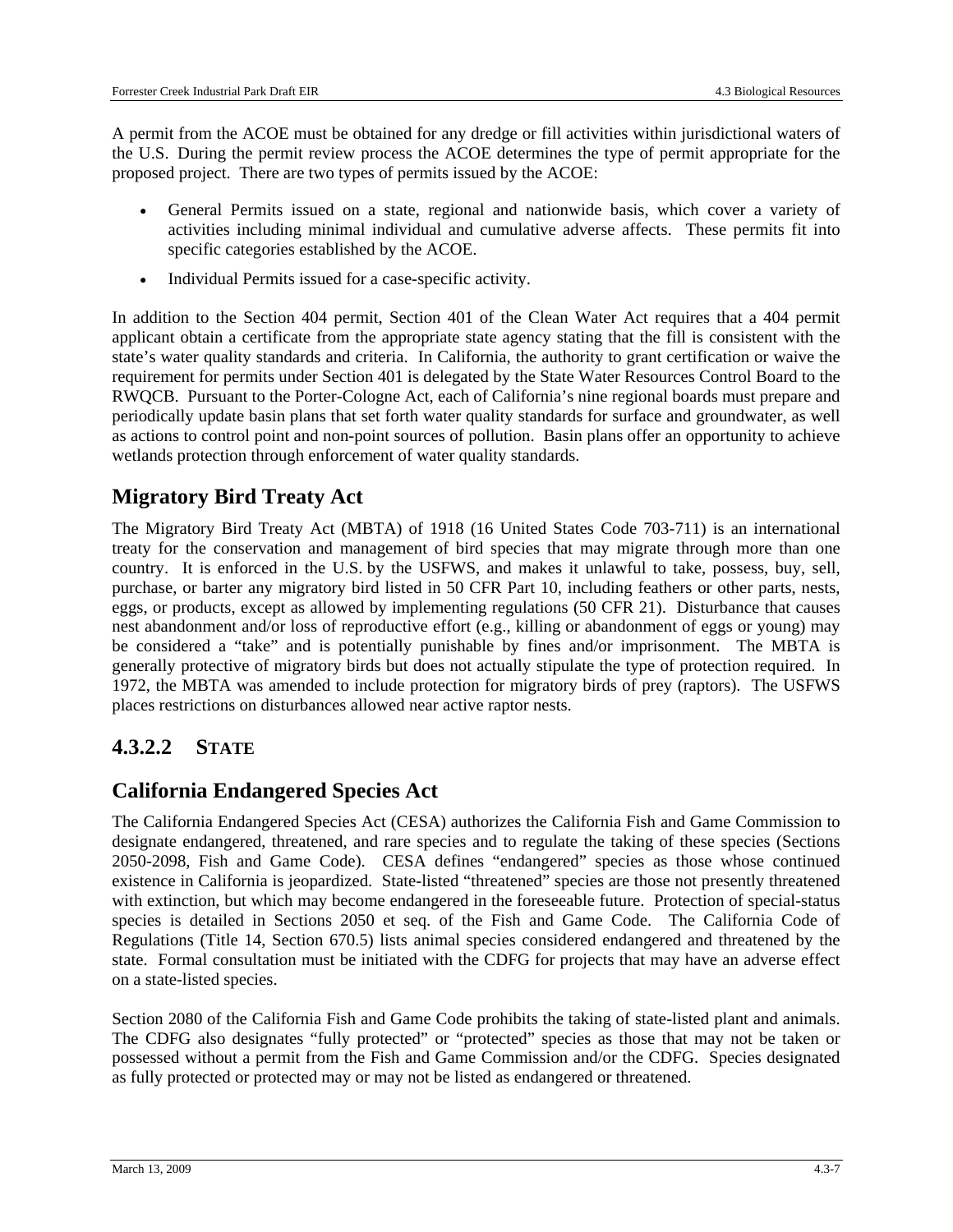### **Fish and Game Code Section 1602**

Section 1602, et seq. of the Fish and Game Code requires private and public estates to notify CDFG prior to any project that would divert, obstruct, or change the natural flow or bed, channel, or bank of any river, stream, or lake. The California Fish and Game Code may regulate riparian and wetland habitats by requiring review and approval of impacts during issuance of a Streambed Alteration Agreement. Streambed Alteration Agreements are required prior to impacts to any waters of the state.

### **4.3.2.3 LOCAL**

### **Multiple Species Conservation Program**

The project site is located within the City's subarea planning area of the Multiple Species Conservation Program (MSCP). The City's draft MSCP Subarea Plan addresses how the City proposes to conserve natural biotic communities (including coastal sage scrub) and sensitive plant and wildlife species pursuant to the California Natural Communities Conservation Planning Act of 1991 and the federal and state Environmentally Sensitive Areas (ESAs). According to the City's draft Subarea Plan, the site is mapped as disturbed habitat and is not identified for City conservation as a preserve. The draft Subarea Plan has not been adopted by the City Council or submitted to the USFWS and CDFG for review and approval.

Without an adopted Subarea Plan, take of coastal sage scrub (which is the habitat of the federally listed threatened coastal California gnatcatcher) would require that a federal ESA Section 4(d) permit to be processed through the City pursuant to City Council Policy C-12 in consultation with the USFWS and CDFG. Section 4(d) of the federal ESA authorizes incidental take of coastal California gnatcatcher habitat prior to adoption of a regional conservation plan through the issuance of an interim Habitat Loss permit. If the City does not have any remaining take allowance under the 4(d) rule when the impacts to coastal sage scrub occur, then a request must be made for use of the County's five percent coastal sage scrub take allowance or an ESA Section 7 or 10(a) permit must be processed to allow take of coastal sage scrub.

### **Natural Community Conservation Planning Guidelines**

The Natural Community Conservation Planning (NCCP) program of the CDFG is a cooperative effort by the State and numerous private and public participants that takes a broad-based ecosystem approach to planning for the protection of biological resources and diversity. The program, which began in 1991 under the State's Natural Community Conservation Planning Act, is broader in its orientation and objectives than the California and Federal ESA. These laws are designed to identify and protect individual species that have already declined in number significantly. The primary objective of the NCCP program is to conserve natural communities while accommodating compatible land use.

The southern California coastal sage scrub region is organized into 11 NCCP planning "subregions." For planning purposes, some of the subregions are organized into "subareas" that correspond to the geographic boundaries of participating jurisdictions or landowners. In each subregion and subarea, a local lead agency coordinates the collaborative planning process. The CDFG and the USFWS provide the necessary support, direction, and guidance to NCCP participants.

The coastal sage scrub habitat on the proposed project site would need to be evaluated and ranked for interim protection since the City's draft Subarea Plan has not been adopted. Habitat is ranked using the NCCP Guidelines flowchart, which is based on patch size and density, location, and biologic components as either high potential value, intermediate potential value, or low potential value for long-term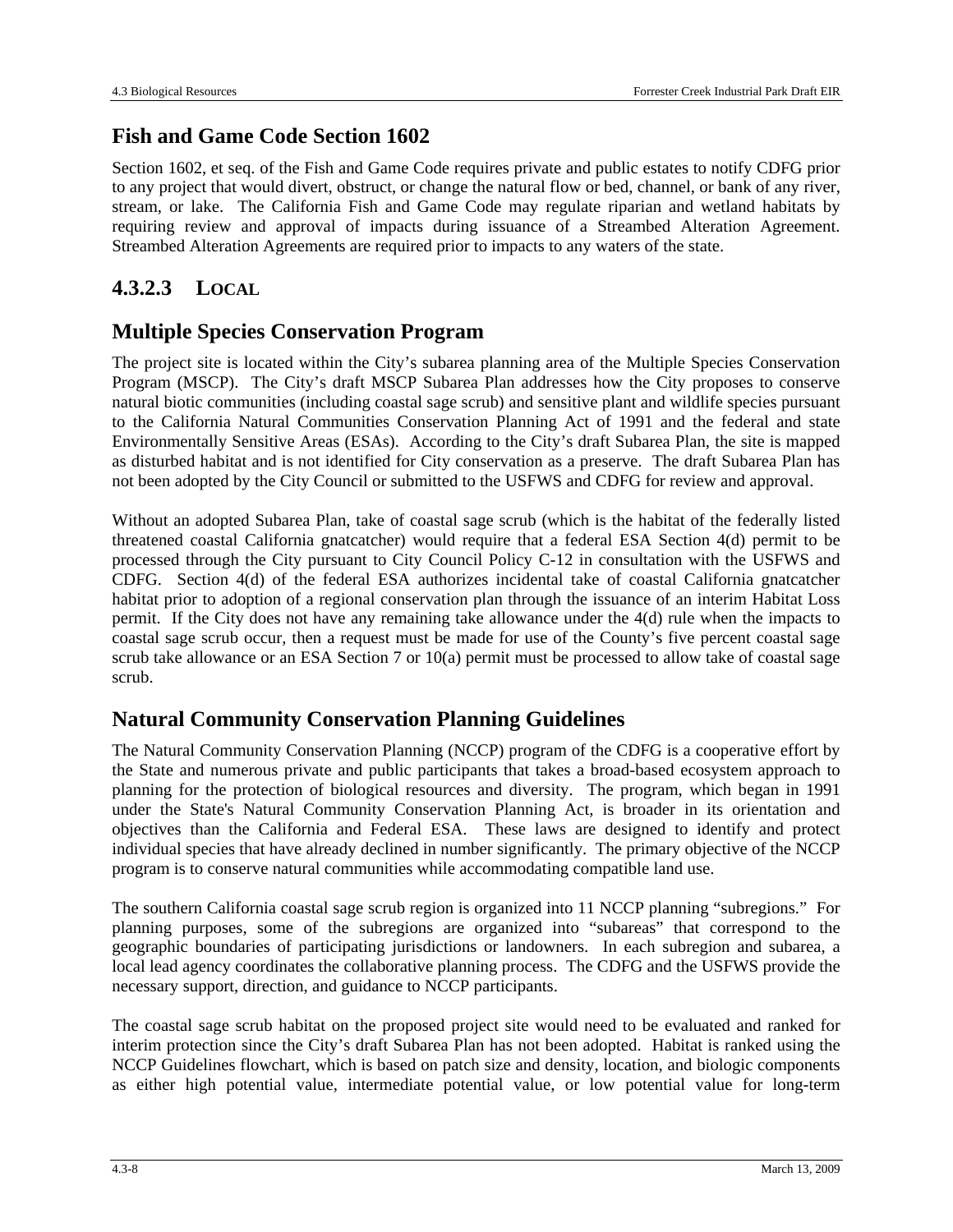conservation. Using the NCCP Guidelines flowchart, the project site was ranked as having a low potential for long-term conservation.

## **4.3.3 IMPACT SIGNIFICANCE CRITERIA**

Based on CEQA thresholds, a significant biological resources impact has been assessed if implementation of the proposed project would result in:

- A substantial adverse effect (either directly or through habitat modifications) on any species identified as a candidate, sensitive, or as possessing special status in regional or local plans, policies, or regulations;
- A substantial adverse effect on any riparian habitat or other sensitive natural community identified in local or regional plans, policies, and regulations or by USFWS or CDFG;
- A substantial adverse effect on federal or State jurisdictional areas through direct removal, filling, hydrological interruption or other means;
- Interfering substantially with the movement of any native resident, migratory fish or wildlife species, or with established native resident or migratory wildlife corridors; or
- Impeding the use of native wildlife nursery sites or conflict with the provisions of an adopted Habitat Conservation Plan, NCCP, or other approved state, regional, or local habitat conservation plan.

## **4.3.4 ISSUES 1, 2, 3, AND 4 – IMPACTS TO SENSITIVE SPECIES, HABITAT, AND POPULATIONS**

*Would the proposed project result in a substantial adverse effect (either directly or through habitat modifications) on any species identified as a candidate, sensitive, or as possessing special status in regional or local plans, policies, or regulations?* 

*Would the proposed project result in substantial adverse effect on any riparian habitat or other sensitive natural community identified in local or regional plans, policies, and regulations or by USFWS or CDFG?* 

*Would the proposed project result in substantial adverse effect on federal or State jurisdictional areas through direct removal, filling, hydrological interruption or other means?* 

*Would the proposed project result in substantial interference with the movement of any native resident, migratory fish or wildlife species, or with established native resident or migratory wildlife corridors?* 

### **4.3.4.1 IMPACT ANALYSIS**

Potential project impacts to sensitive habitat and sensitive plant and animal species, including rare, threatened, endangered, and fully protected species, are discussed below.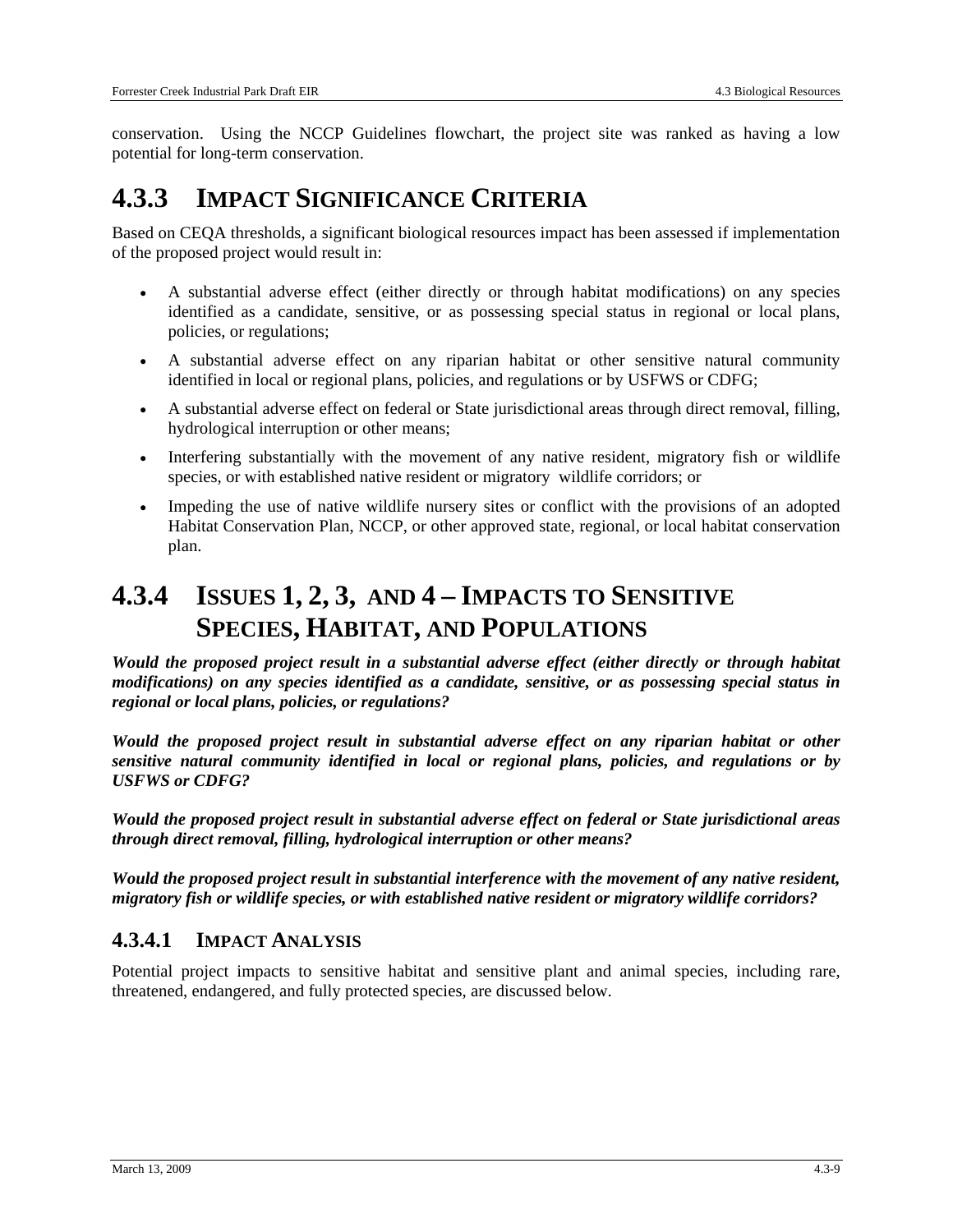## **Direct Impacts to Habitat and Sensitive Species**

#### **Sensitive Vegetation Communities**

The proposed project would result in direct impacts to 0.2 acres of disturbed Diegan coastal sage scrub and 15.6 acres of non-native grassland (Figure 4.3-2). Impacts to these two sensitive vegetation communities would be considered significant and would require mitigation measures to reduce impacts to a level less than significant. Table 4.3-2 identifies the project's direct impacts to the on-site vegetation communities. Eucalyptus woodland, broom baccharis scrub, disturbed habitat, and developed land are not considered sensitive vegetation communities and impacts to these communities would not be considered significant.

| <b>Vegetation Community</b>         | <b>Existing Area (acres)</b> | <b>Impacts (acres)</b> | Significant? |
|-------------------------------------|------------------------------|------------------------|--------------|
| Disturbed Diegan coastal sage scrub | 0.3                          | 0.2                    | <b>Yes</b>   |
| Non-native grassland                | 15.6                         | 15.6                   | <b>Yes</b>   |
| Broom baccharis scrub               | 1.4                          | 0.9                    | No           |
| Eucalyptus woodland                 | < 0.1                        | < 0.1                  | No           |
| Disturbed habitat                   | 9.2                          | 8.0                    | No           |
| Developed land                      | 5.0                          | 5.0                    | No           |
| <b>Total</b>                        | 31.5                         | 29.7                   | N/A          |

**Table 4.3-2. Vegetation Community Direct Impacts** 

Source: HELIX 2005 and PBS&J 2009a

#### **Jurisdictional Areas**

Waters of the U.S. is a broad category of water bodies which encompasses both wetland and non-wetland aquatic habitats, such as streams, creeks, rivers, lakes, ponds, bays, and oceans. State-regulated streambeds include all perennial, intermittent, and ephemeral rivers, streams, and lakes in the state. The jurisdictional delineation conducted by PBS&J investigated seven potential jurisdictional drainages within the project site, identified as Drainages A through G. As shown in Figure 4.3-3, one drainage (Drainage C) was determined to be a potential non-wetland Water of the U.S. Four drainages (Drainages A, B, C, and F) were determined to be under the jurisdiction of CFDG. Three drainages (Drainages D, E, and G) were determined to be non-jurisdictional. Drainages A, B, and F receive water flows through culverts. Drainages A and F terminate with swale-like features into the project site. Drainage B terminates at an asphalt path. Drainage C may receive sheet flows over the asphalt path at the terminus of Drainage B and conveys flows directly into Forrester Creek.

Proposed project construction would directly impact the federal and state jurisdictional areas within the project site. Therefore, because the project proposes to grade and fill non-wetland waters of the U.S. and state-regulated waters, the proposed project would significantly impact federal and State jurisdictional areas.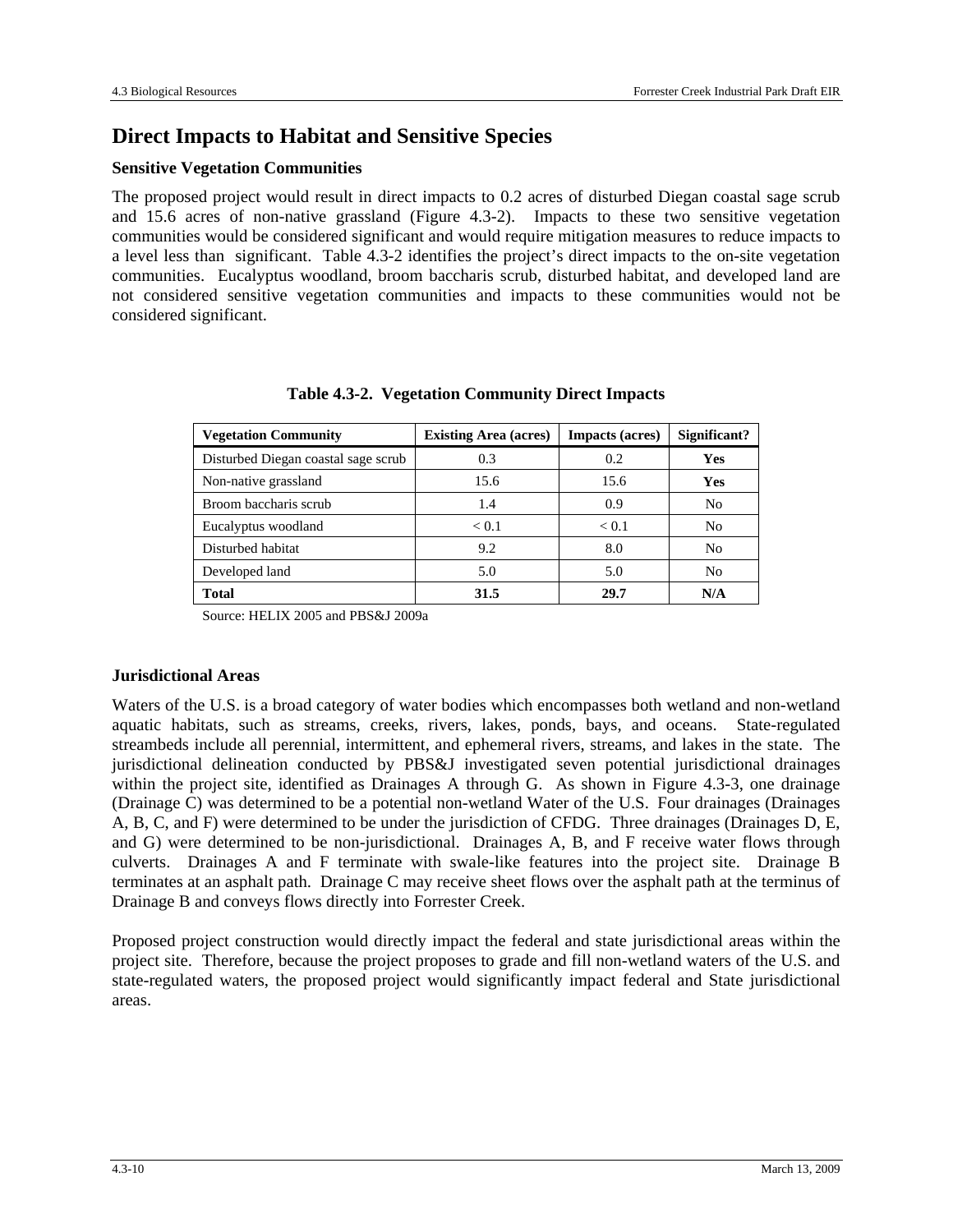

## **PROJECT IMPACTS TO ON-SITE VEGETATION COMMUNITIES FIGURE 4.3-2**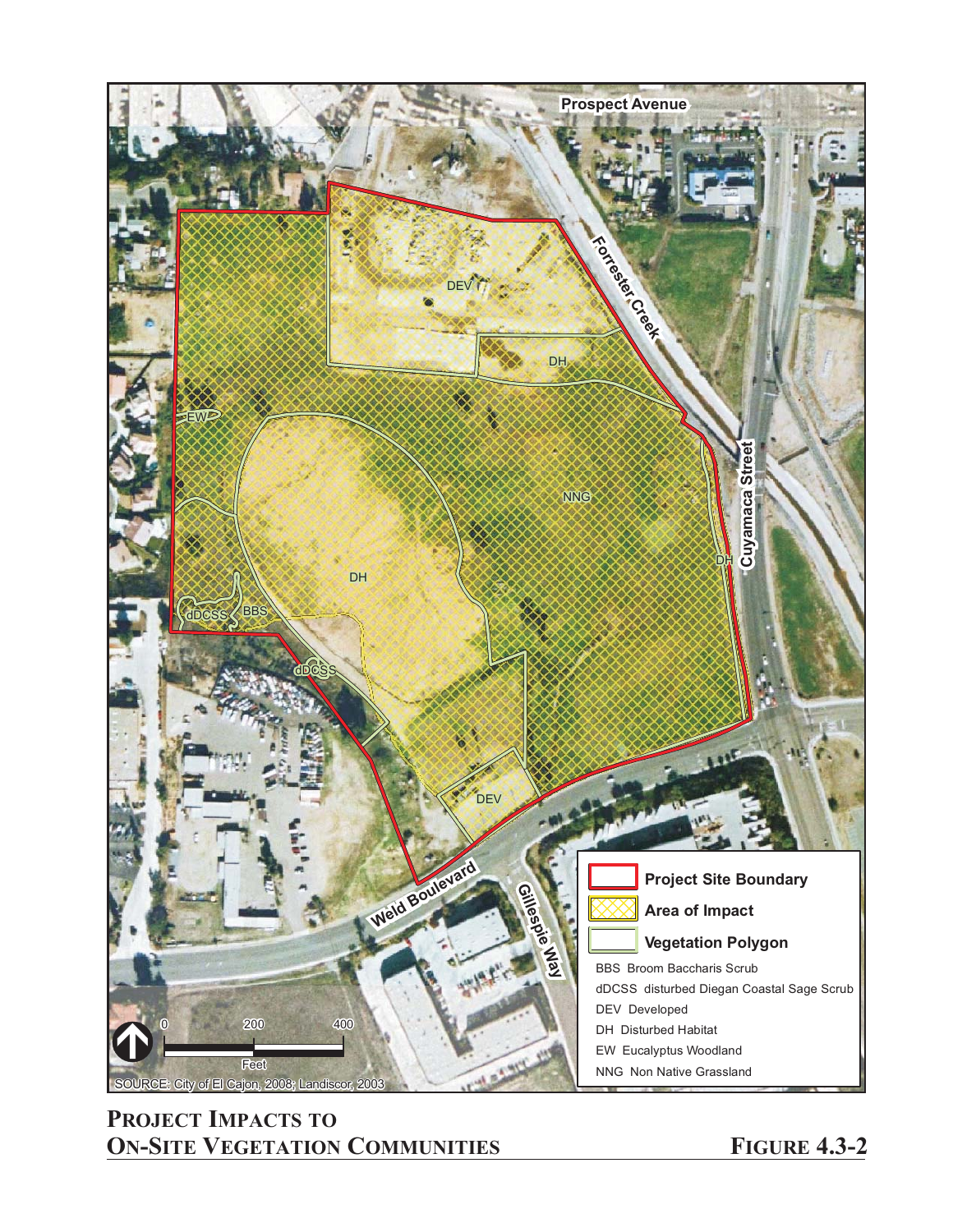

SOURCE: City of El Cajon, 2008; Landiscor, 2003

**ON-SITE DRAINAGES FIGURE 4.3-3**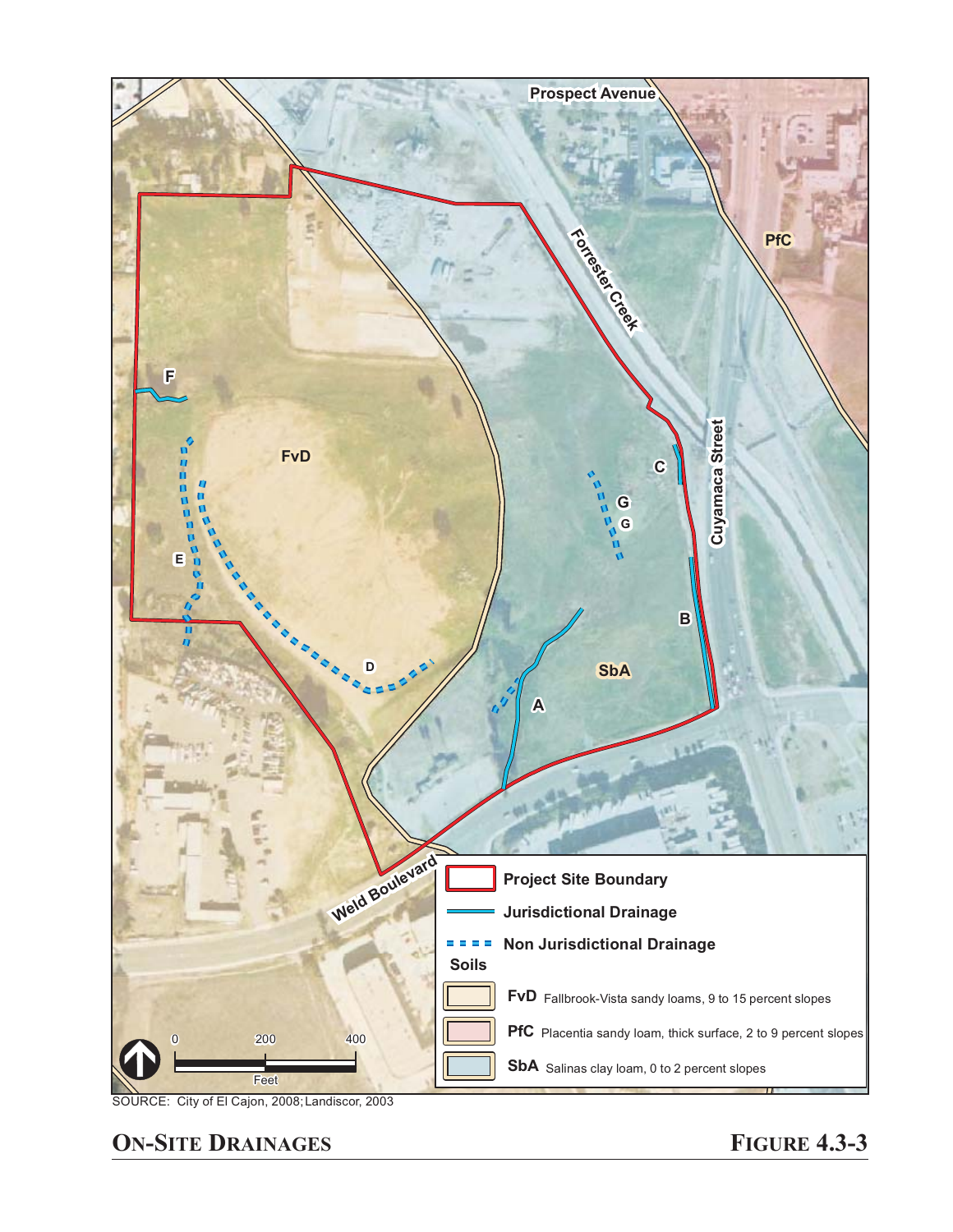#### **Sensitive Plant Species**

The proposed project would impact the following three sensitive plant species observed on site: San Diego ambrosia, smooth tarplant, and graceful tarplant. Impacts to San Diego ambrosia would be significant due to the federally endangered status of the species. Although the area containing San Diego ambrosia has been cleared by the County Department of Public Works as a part of routine fire fuel management activities on the airport property, it is still assumed to be present based on the previous survey conducted in July 2008. Impacts to smooth tarplant would be less than significant given that only four individuals would be impacted by the proposed project. Although a large number (950 individuals) of graceful tarplant would be impacted by the proposed project, the impact to this species is considered to be less than significant due to the low resource sensitive of the species.

#### **Sensitive Animal Species**

The proposed project would directly impact raptor foraging habitat (e.g., non-native grassland) and raptor nesting habitat (e.g., eucalyptus woodland). Raptors are protected under the MBTA. Impacts to these habitats would therefore result in a significant impact to sensitive animal species.

#### **Native Resident, Migratory Fish or Wildlife Species or Native Resident or Migratory Wildlife Corridors**

The proposed project would not be result in the substantial interference with the movement of a native resident, migratory fish or wildlife species. In addition, the proposed project is not located within a native resident or migratory wildlife corridor. No impact would occur.

#### **Indirect Impacts**

Indirect impacts from proposed project construction could include noise, decreased water quality, fugitive dust, and colonization of non-native plant species, human activity/edge effects, animal behavioral changes, and night lighting.

#### **Construction Noise**

Construction noise would be a temporary impact to local wildlife. Noise-related impacts would be considered significant if sensitive species such as raptors were displaced from their nests and failed to breed. Birds and other species may be temporarily displaced from the vicinity of the construction area but would be expected to return following grading. Raptors nesting within any area impacted by construction noise exceeding 60 dB(A) Leq would be significantly impacted.

#### **Water Quality**

Water quality can be adversely affected by potential surface runoff and sedimentation. Decreased water quality may adversely affect vegetation, aquatic animals, and terrestrial wildlife that depend on these resources. The project would be subject to the City of El Cajon's Stormwater Management and Discharge Control ordinance. Therefore, impacts to water quality would be less than significant.

#### **Fugitive Dust**

Fugitive dust produced by construction has the potential to disperse onto preserved vegetation reducing their photosynthetic capabilities and increasing their susceptibility to pests or disease, which in turn could affect animals dependent on these plants. As part of the project description, active construction areas and unpaved surfaces would be watered pursuant to City grading permit requirements to minimize dust generation. Therefore, the indirect impacts of dust generation on biological resources would be less than significant.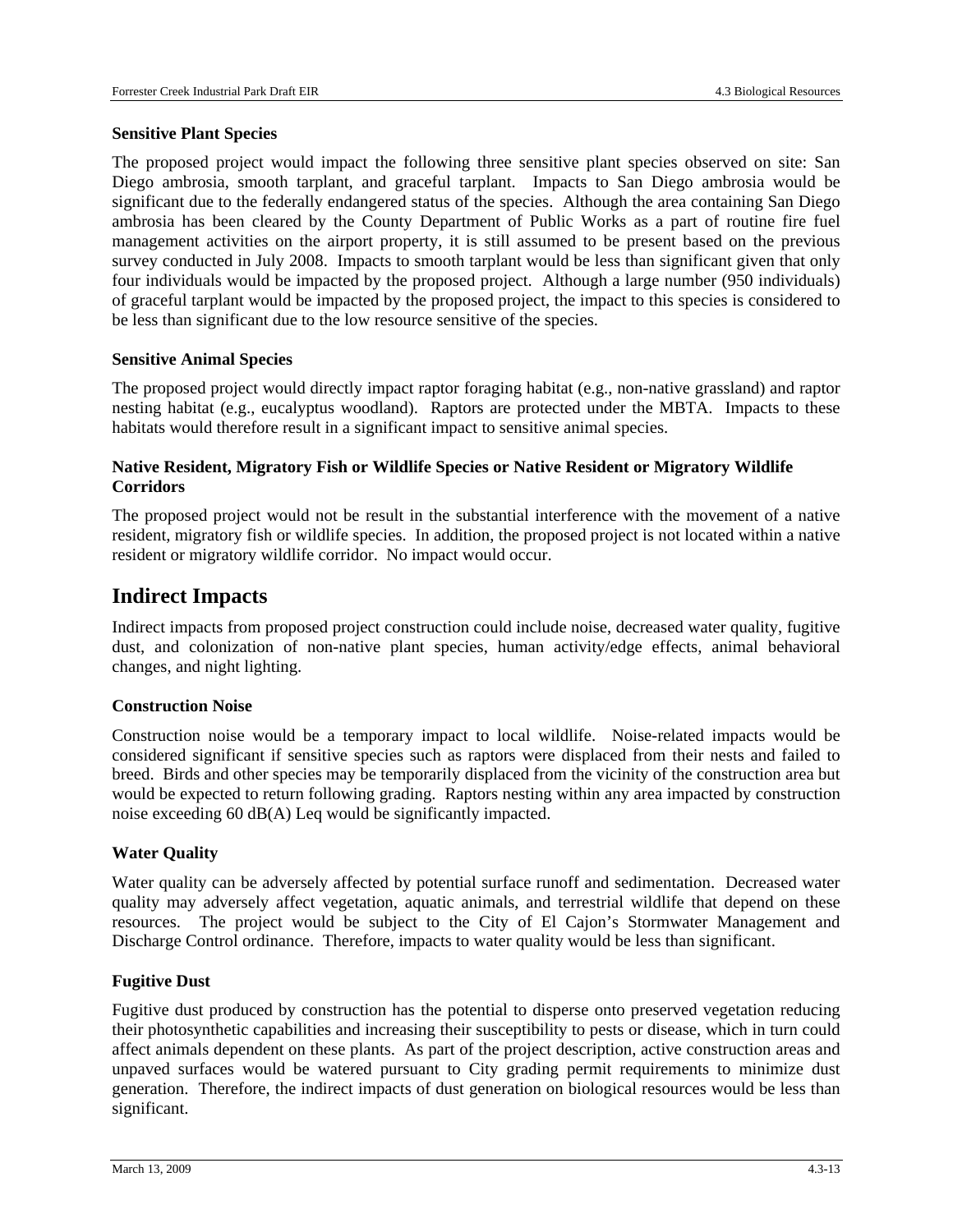#### **Non-native Plant Species**

Non-native plants could colonize in areas disturbed by construction and could potentially spread into adjacent native habitats. The project proposes development of 29.7 acres of the 31.5-acre project site. The remaining 1.8 acres of the site that would not be impacted consists of broom baccharis scrub, disturbed Diegan coastal sage scrub, and disturbed habitat. Therefore, further colonization by non-native plant species in non-impact areas would be considered less than significant.

#### **Human Activity/Edge Effects**

Urbanization and increases in human activity can result in degradation to sensitive vegetation by fragmenting the land and forming edges between developed areas and habitat. Indirect impacts caused by increased human activity and edge effects are expected to be less than significant since portions of the project site are presently being used and the area surrounding the site is primarily urbanized.

#### **Night Lighting**

Night lighting exposes wildlife species to an unnatural light regime and may alter their behavior patterns, which could result in a loss of species diversity. The project area is primarily developed with infrastructure and associated lighting; therefore, night lighting would not result in a significant impact to wildlife species.

### **4.3.4.2 SIGNIFICANCE OF IMPACT**

The proposed project would result in a significant impact to disturbed Diegan coastal sage scrub and nonnative grassland habitat. The project would also significantly impact approximately 250 stems of San Diego ambrosia, a federally endangered plant species. In addition, the project would result in a significant direct impact to raptor foraging habitat including non-native grassland and raptor nesting habitat including eucalyptus woodland. The project would also result in a significant direct impact to OWUS and State-regulated waters. In addition, indirect impacts from construction noise to local wildlife would be significant if noise levels exceed 60 dB (A)  $L_{eq}$  in areas where raptors are nesting.

#### **4.3.4.3 MITIGATION, MONITORING, AND REPORTING**

Impacts to disturbed Diegan coastal sage scrub and non-native grassland habitat would be mitigated to a level less than significant with implementation of mitigation measures *Bio-1 and Bio-2*, respectively. Impacts to raptor foraging habitat and raptor nesting habitat would be mitigated to a level less than significant with implementation of mitigation measure *Bio-3*. Potentially significant impacts to raptors from construction noise would be mitigated to below a level of significance with mitigation measure *Bio-4*. *Bio-5* would mitigate impacts to jurisdictional waters to below a level of significance. *Bio-6* would mitigate impacts to San Diego ambrosia to below a level of significance.

- *Bio-1* Impacts to 0.2 acres of disturbed Diegan coastal sage scrub shall be mitigated at a 1:1 ratio for a total of 0.2 acres of required mitigation. Mitigation shall consist of acquisition of 0.2 acres of Diegan coastal sage scrub. The wildlife agencies and the City shall approve the location and habitat quality of the off-site mitigation site.
- *Bio-2* Impacts to 15.6 acres of non-native grassland shall be mitigated at a 0.5:1 ratio for a total of 7.8 acres of required mitigation. Mitigation shall consist of off-site acquisition of 7.8 acres of nonnative grassland. The wildlife agencies and the City shall approve the location and habitat quality of the off-site mitigation site.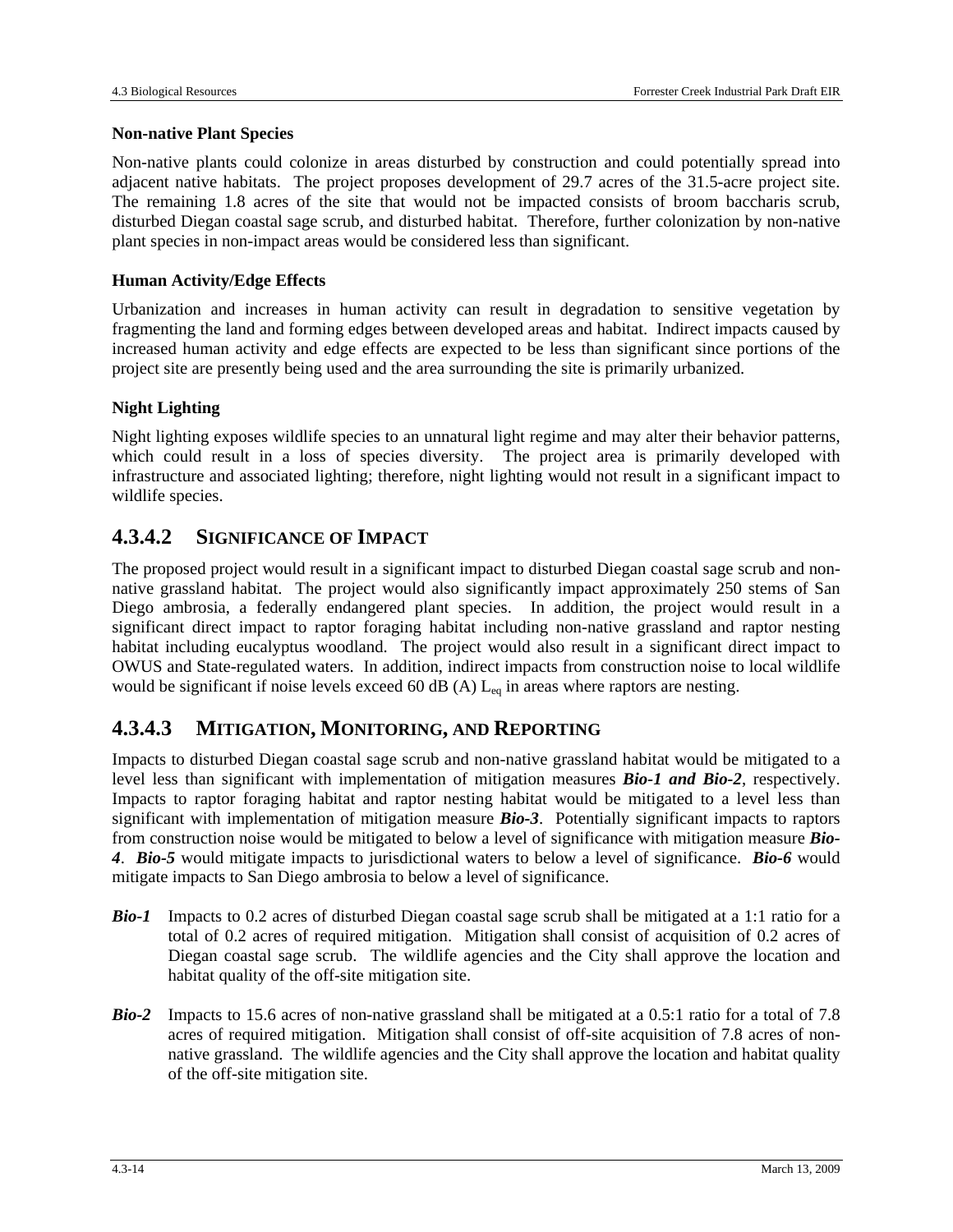- *Bio-3* Impacts to raptor foraging habitat shall be mitigated through implementation of mitigation measure *Bio-2*. Mitigation for impacts to raptor nesting habitat shall consist of the following: no clearing of eucalyptus woodland shall take place during the tree-nesting raptor breeding season (March 15 through August 31). If clearing is proposed to take place during the breeding season, a pre-construction survey shall be conducted by a qualified biologist to determine if raptor nests (or nest building or other breeding/nesting behavior) occurs within the eucalyptus woodland. If there are no raptors nesting (which includes nest building or other breeding/nesting behavior) within this area, clearing shall be allowed to proceed. If raptors are observed nesting (or displaying breeding/nesting behavior), construction shall be postponed until a qualified biologist determines that all nesting (or breeding/nesting behavior) has ceased or until after August 31.
- *Bio-4* No grading or clearing within 500 feet of a raptor nest during the raptor breeding season (March 15 through August 31) shall occur. All grading permits, improvement plans, and final maps shall state the same. If clearing or grading would occur during the raptor breeding season (March 15 through August 31), a pre-construction survey shall be conducted by a qualified biologist to determine if raptors occur within the areas impacted by noise. If there are no raptors nesting (which includes nest building or other breeding/nesting behavior) within this area, development shall be allowed to proceed. However, if raptors are observed nesting (or displaying breeding/nesting behavior) within 500 feet of construction activities, construction shall (1) be postponed until a qualified biologist determines that all nesting (or breeding/nesting behavior) has ceased or until after August 31; or (2) a temporary noise barrier or berm shall be constructed at the edge of the development footprint to ensure that noise levels are reduced to below 60 dB(A)  $L_{eq}$ . Alternatively, the use of construction equipment could be scheduled to keep noise levels below 60 dB (A)  $L_{eq}$  in lieu of or in concert with a wall or other noise barrier.
- *Bio-5* Authorization for the fill of jurisdictional waters of the U.S. shall be secured from the Army Corps of Engineers (ACOE) through the Clean Water Act Section 404 permitting process before any fill is placed in jurisdictional waters of the U.S. Timing for compliance with the specific conditions of the Section 404 permit shall be in accordance with conditions specified by ACOE as part of permit issuance. As required by Section 404, approval and implementation of a wetland mitigation and monitoring plan would be expected to mitigate impacts on jurisdictional waters of the U.S., including jurisdictional wetlands. Mitigation approved by ACOE and the San Diego Regional Water Quality Control Board for impacts on jurisdictional waters of the U.S. and State, and/or seasonal would be included in the same mitigation plan.

Water Quality Certification pursuant to Section 401 of the Clean Water Act shall be required as a condition of issuance of the Section 404 permit. Before construction in any areas containing wetland features, the project proponent shall obtain water quality certification for the project. Any measures required, as part of the issuance of the water quality certification shall be implemented.

Report of waste discharge pursuant to California Water Code Section 13050 shall be required for those waters of the state determined to be non-jurisdictional under Sections 404 and 401 of the Clean Water Act. Any measures required as part of the issuance of the report of waste discharge shall be implemented.

Authorization for the alteration of streambeds and banks within the state shall be required under Section 1602 of the Fish and Game Code of California, and a Streambed Alteration Agreement will be required prior to work occurring in CDFG jurisdictional areas. All mitigation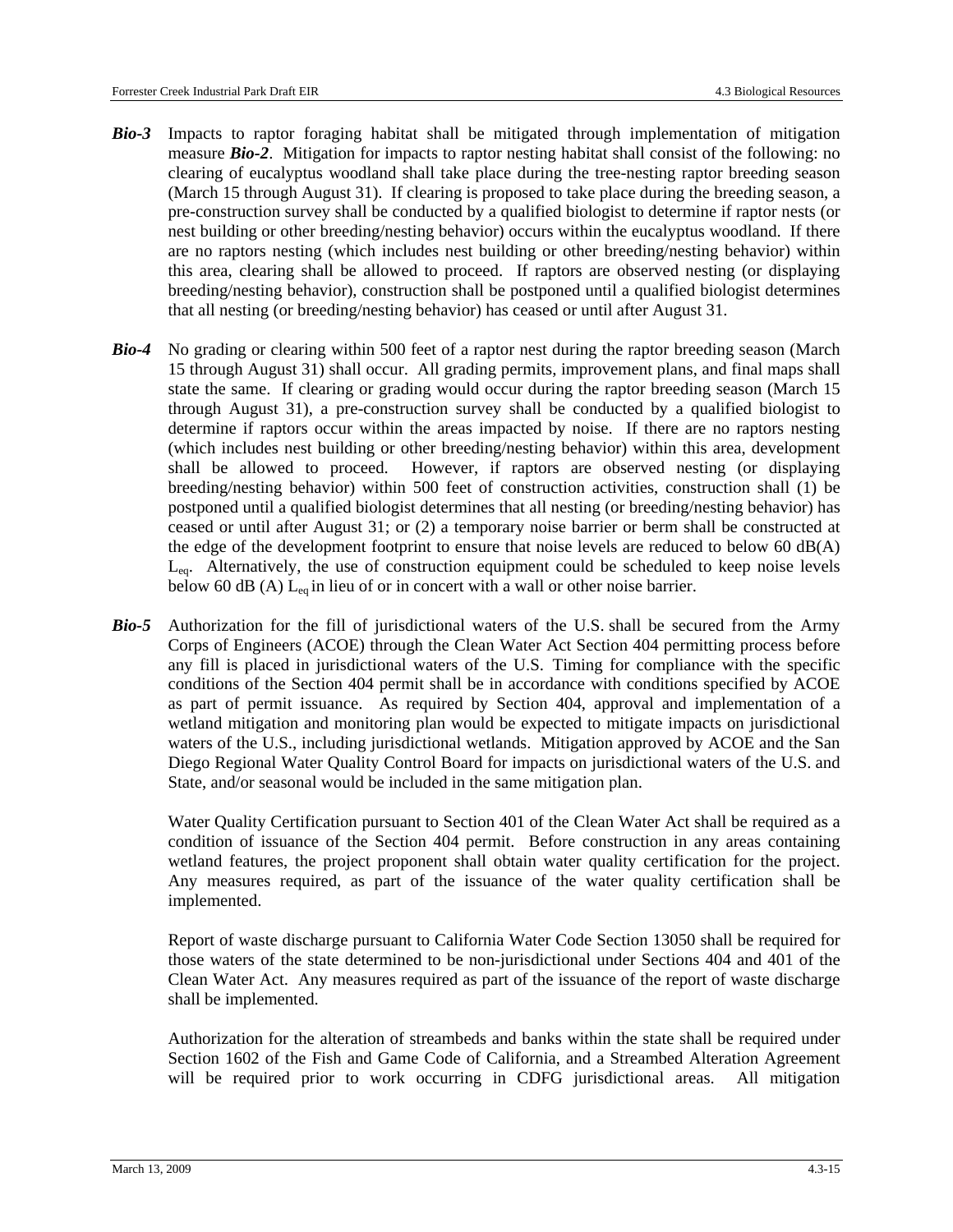requirements determined through the process of obtaining the above permits shall be implemented.

*Bio-6* Prior to the issuance of a site grading permit, impacts to San Diego ambrosia shall be mitigated through compliance with Section 7 or  $10(a)$  of the federal Endangered Species Act which regulates actions that could jeopardize endangered or threatened species. A Section 7 permit is recommended, since there is most likely a nexus between the potential Army Corps of Engineers (ACOE) jurisdictional areas and the federally listed San Diego ambrosia. Under the Section 7 process, a biological assessment shall be prepared in consultation with the ACOE and the United States Fish and Wildlife Service (USFWS). Under this process, take authorization can be authorized via a letter of biological opinion issued by the USFWS. If a Section 7 permit can not be obtained, a Section 10(a) permit shall be obtained, which requires the preparation of a habitat conservation plan to demonstrate how the taking of the species would be minimized and how steps taken would ensure the species' survival. Under this process, the HCP shall be reviewed and approved by the USFWS prior to issuance of a grading permit on the project site.

## **4.3.5 ISSUE 5 – IMPACTS TO ADOPTED PLANS**

*Would the proposed project result in impeding the use of native wildlife nursery sites or conflict with the provisions of an adopted Habitat Conservation Plan, NCCP, or other approved state, regional, or local habitat conservation plan?* 

### **4.3.5.1 IMPACT ANALYSIS**

The proposed project site is not considered a native wildlife nursery site. Therefore, the project would not result in a significant impact to native wildlife nursery sites. In addition, the project does not conflict with the provisions of an adopted Habitat Conservation Plan, NCCP, or other approved state, regional, or local habitat conservation plan. According to the City's draft Subarea Plan, the site is mapped as disturbed habitat and is not identified for City conservation as a preserve. The draft Subarea Plan has not been adopted by the City Council or submitted to the USFWS and CDFG for review and approval.

The proposed project is required to conform to NCCP Guidelines for take of coastal sage scrub under the ESA 4(d) process. The on-site Diegan coastal sage scrub habitat was evaluated using the NCCP Guidelines flowchart. According to this chart, the site appears to have a low potential for long-term conservation as it is not the densest in the region, the project area is not in close proximity to a core area of coastal sage scrub, the habitat is not a linkage between two core areas, and no NCCP target or narrow endemic species were observed or detected during the biological survey. Therefore, the project would not conflict with the provisions of the NCCP. Please refer to the Biological Technical Report in Appendix C for further details on the habitat quality evaluation.

As discussed in Section 4.9.4, Land Use, with implementation of a General Plan Amendment and rezone, the proposed project would not result in a land use which is inconsistent with the City of El Cajon General Plan or conflict with any applicable land use plan, policy, or regulation of an agency with jurisdiction over the project. Therefore, no significant impacts associated with conflicts to an adopted habitat conservation plan were identified.

## **4.3.5.2 SIGNIFICANCE OF IMPACT**

The proposed project would not result in impeding the use of native wildlife nursery sites or conflict with the provisions of an adopted Habitat Conservation Plan, NCCP, or other approved state, regional, or local habitat conservation plan. Therefore, no impact would occur.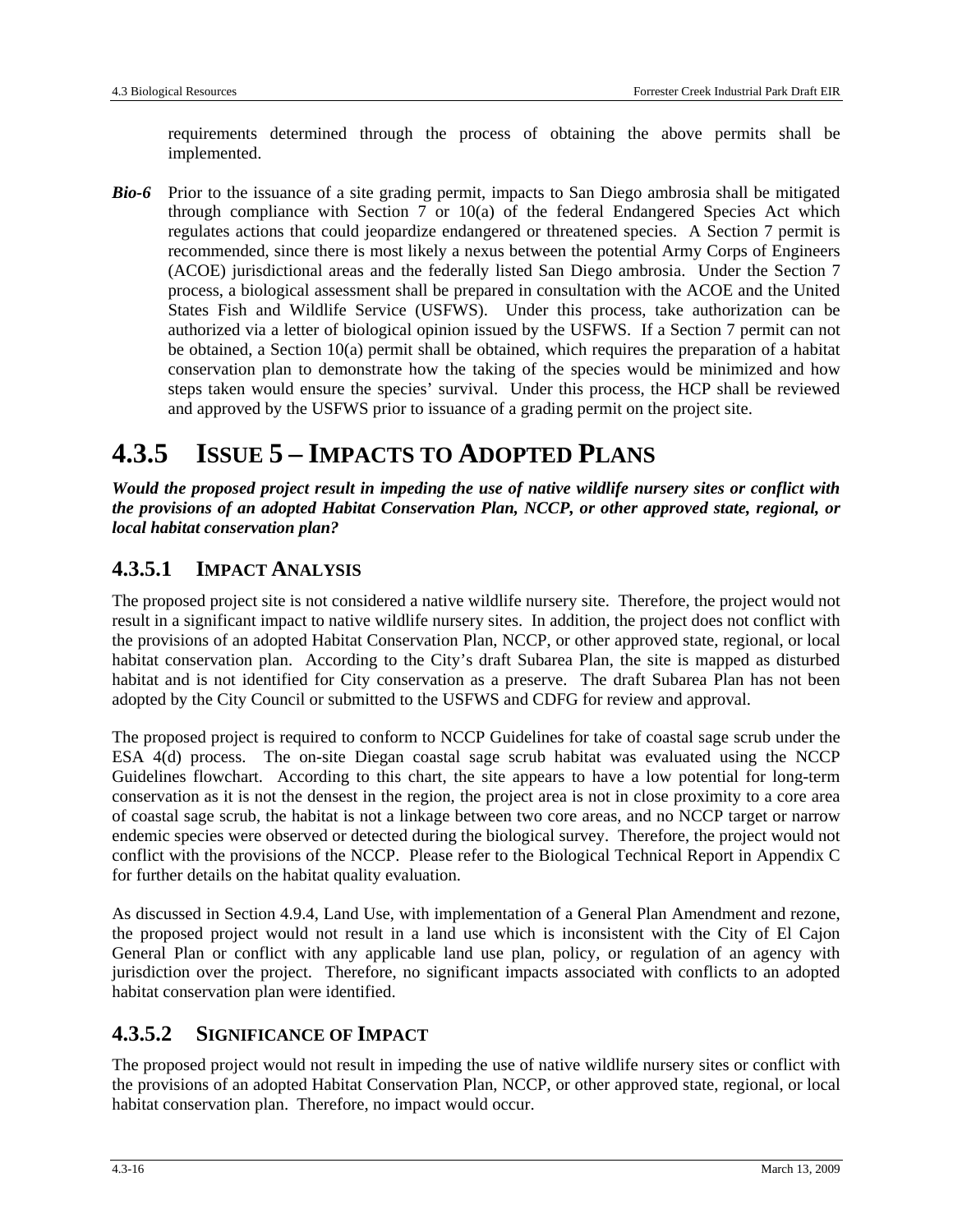## **4.3.5.3 MITIGATION, MONITORING, AND REPORTING**

Because no significant impact would occur, no mitigation measures are necessary.